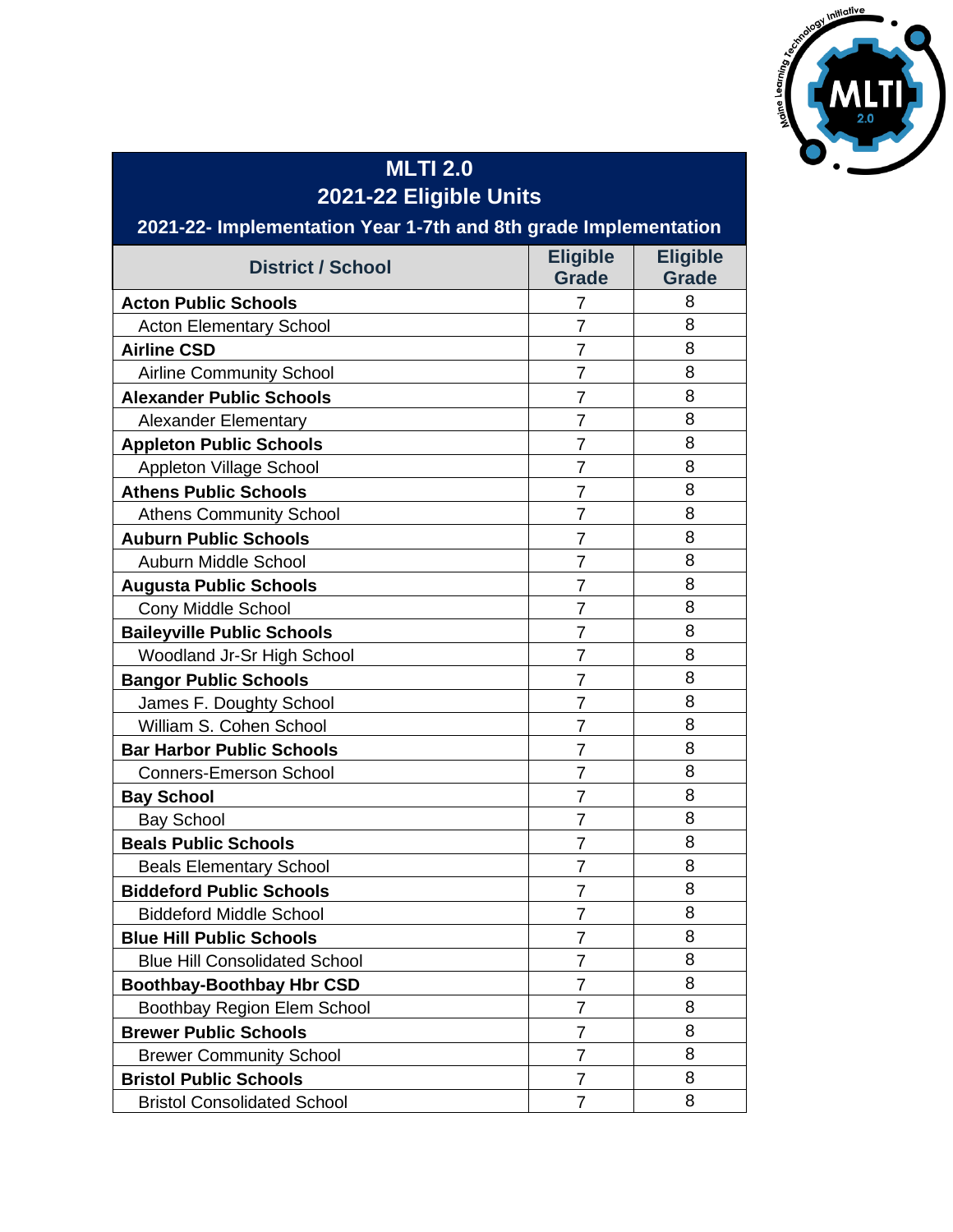| <b>Brooklin Public Schools</b>            | $\overline{7}$ | 8 |
|-------------------------------------------|----------------|---|
| <b>Brooklin School</b>                    | $\overline{7}$ | 8 |
| <b>Brooksville Public Schools</b>         | $\overline{7}$ | 8 |
| <b>Brooksville Elementary School</b>      | $\overline{7}$ | 8 |
| <b>Brunswick Public Schools</b>           | $\overline{7}$ | 8 |
| <b>Brunswick Jr High School</b>           | 7              | 8 |
| <b>Calais Public Schools</b>              | $\overline{7}$ | 8 |
| Calais Middle/High School                 | 7              | 8 |
| <b>Cape Elizabeth Public Schools</b>      | 7              | 8 |
| Cape Elizabeth Middle School              | $\overline{7}$ | 8 |
| <b>Carrabassett Valley Academy</b>        | 7              | 8 |
| Carrabassett Valley Academy               | 7              | 8 |
| <b>Castine Public Schools</b>             | $\overline{7}$ | 8 |
| <b>Adams School</b>                       | $\overline{7}$ | 8 |
| <b>Caswell Public Schools</b>             | 7              | 8 |
| Dawn F Barnes Elementary Sch              | $\overline{7}$ | 8 |
| <b>Center For Teaching &amp; Learning</b> | $\overline{7}$ | 8 |
| Center For Teaching & Learning            | $\overline{7}$ | 8 |
| <b>Charlotte Public Schools</b>           | $\overline{7}$ | 8 |
| <b>Charlotte Elementary School</b>        | $\overline{7}$ | 8 |
| <b>Cherryfield Public Schools</b>         | $\overline{7}$ | 8 |
| <b>Cherryfield Elementary</b>             | $\overline{7}$ | 8 |
| <b>Chewonki Schools</b>                   | $\overline{7}$ | 8 |
| Chewonki Elementary and Middle School     | $\overline{7}$ | 8 |
| <b>Community Regional Charter School</b>  | $\overline{7}$ | 8 |
| <b>Community Downtown Campus</b>          | $\overline{7}$ | 8 |
| <b>Community Regional Charter School</b>  | $\overline{7}$ | 8 |
| <b>Cranberry Isles Public Schools</b>     | $\overline{7}$ | 8 |
| <b>Cranberry Isles School</b>             | 7              | 8 |
| <b>Cutler Public Schools</b>              | $\overline{7}$ | 8 |
| <b>Bay Ridge Elementary</b>               | $\overline{7}$ | 8 |
| Damariscotta Montessori School            | $\overline{7}$ | 8 |
| Damariscotta Montessori School            | 7              | 8 |
| <b>Dedham Public Schools</b>              | 7              | 8 |
| Dedham School                             | 7              | 8 |
| <b>Deer Isle-Stonington CSD</b>           | 7              | 8 |
| Deer Isle-Stonington Elementary Sch       | 7              | 8 |
| <b>East Machias Public Schools</b>        | 7              | 8 |
| Elm Street School-East Machias            | 7              | 8 |
| <b>East Range CSD</b>                     | 7              | 8 |
| East Range II CSD School                  | 7              | 8 |
| <b>Easton Public Schools</b>              | 7              | 8 |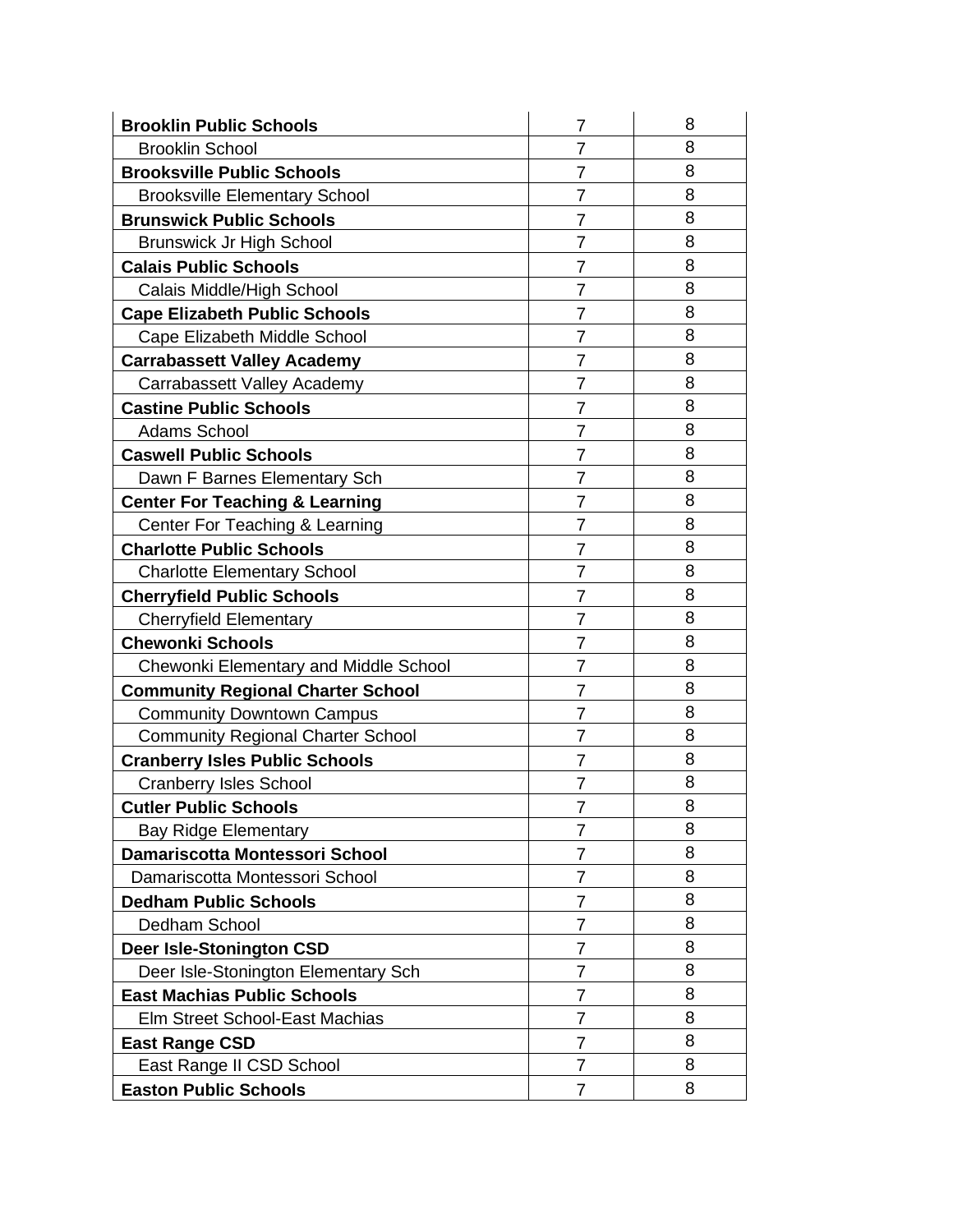| Easton Junior-Senior High Sch                  | 7              | 8 |
|------------------------------------------------|----------------|---|
| <b>Eastport Public Schools</b>                 | 7              | 8 |
| <b>Eastport Elementary School</b>              | $\overline{7}$ | 8 |
| <b>Education in Unorganized Terr</b>           | $\overline{7}$ | 8 |
| <b>Edmunds Consolidated School</b>             | $\overline{7}$ | 8 |
| <b>Ellsworth Public Schools</b>                | $\overline{7}$ | 8 |
| <b>Ellsworth Elementary-Middle School</b>      | $\overline{7}$ | 8 |
| <b>Eustis Public Schools</b>                   | 7              | 8 |
| <b>Stratton Elementary School</b>              | $\overline{7}$ | 8 |
| <b>Falmouth Public Schools</b>                 | $\overline{7}$ | 8 |
| <b>Falmouth Middle School</b>                  | $\overline{7}$ | 8 |
| <b>Fiddlehead School of Arts and Sciences</b>  | 7              | 8 |
| <b>Fiddlehead School of Arts &amp; Science</b> | $\overline{7}$ | 8 |
| <b>Frenchboro Public Schools</b>               | $\overline{7}$ | 8 |
| Frenchboro Elementary School                   | 7              | 8 |
| <b>Glenburn Public Schools</b>                 | $\overline{7}$ | 8 |
| <b>Glenburn Elementary School</b>              | $\overline{7}$ | 8 |
| <b>Gorham Public Schools</b>                   | 7              | 8 |
| <b>Gorham Middle School</b>                    | 7              | 8 |
| <b>Great Salt Bay CSD</b>                      | $\overline{7}$ | 8 |
| <b>Great Salt Bay Community School</b>         | 7              | 8 |
| <b>Greenbush Public Schools</b>                | $\overline{7}$ | 8 |
| <b>Helen S Dunn Elementary School</b>          | 7              | 8 |
| <b>Greenville Public Schools</b>               | $\overline{7}$ | 8 |
| <b>Greenville Consolidated School</b>          | $\overline{7}$ | 8 |
| <b>Hancock Public Schools</b>                  | $\overline{7}$ | 8 |
| <b>Hancock Grammar School</b>                  | $\overline{7}$ | 8 |
| <b>Harmony Public Schools</b>                  | 7              | 8 |
| <b>Harmony Elementary</b>                      | 7              | 8 |
| <b>Harpswell Coastal Academy</b>               | 7              | 8 |
| <b>Harpswell Coastal Academy Division 1</b>    | $\overline{7}$ | 8 |
| <b>Hebron Academy</b>                          | $\overline{7}$ | 8 |
| Hebron Academy                                 | 7              | 8 |
| <b>Hermon Public Schools</b>                   | $\overline{7}$ | 8 |
| Hermon Middle School                           | $\overline{7}$ | 8 |
| <b>Hope Public Schools</b>                     | 7              | 8 |
| <b>Hope Elementary School</b>                  | $\overline{7}$ | 8 |
| <b>Indian Island</b>                           | $\overline{7}$ | 8 |
| <b>Indian Island School</b>                    | 7              | 8 |
| <b>Indian Township</b>                         | $\overline{7}$ | 8 |
| Indian Township School                         | $\overline{7}$ | 8 |
| <b>Isle Au Haut Public Schools</b>             | 7              | 8 |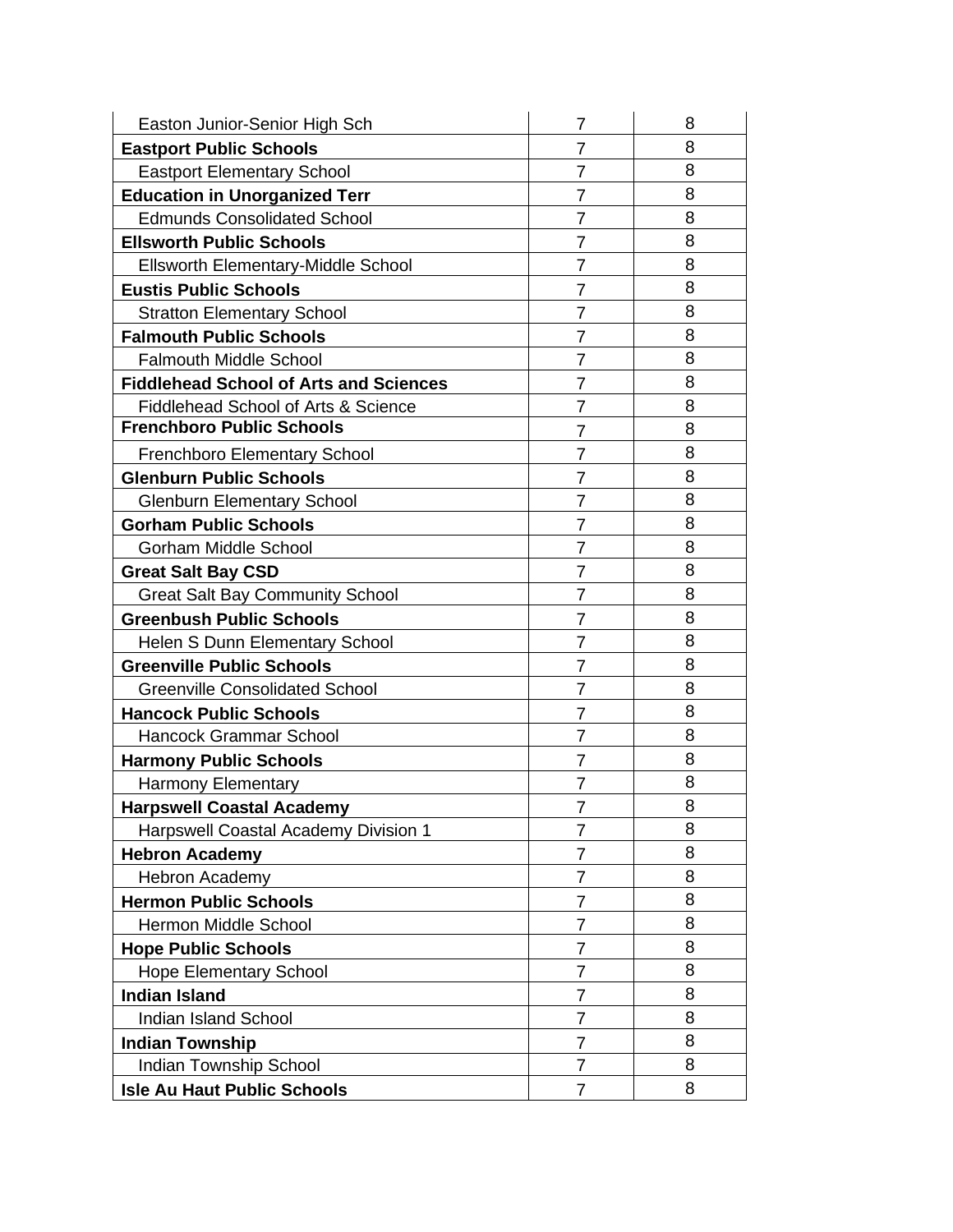| Isle au Haut Rural School          | 7              | 8 |
|------------------------------------|----------------|---|
| <b>Islesboro Public Schools</b>    | $\overline{7}$ | 8 |
| <b>Islesboro Central School</b>    | $\overline{7}$ | 8 |
| <b>Jefferson Public Schools</b>    | 7              | 8 |
| Jefferson Village School           | $\overline{7}$ | 8 |
| <b>Jonesboro Public Schools</b>    | 7              | 8 |
| Jonesboro Elementary School        | $\overline{7}$ | 8 |
| <b>Jonesport Public Schools</b>    | $\overline{7}$ | 8 |
| Jonesport Elementary School        | $\overline{7}$ | 8 |
| <b>Kittery Public Schools</b>      | 7              | 8 |
| <b>Shapleigh School</b>            | $\overline{7}$ | 8 |
| <b>Lamoine Public Schools</b>      | $\overline{7}$ | 8 |
| <b>Lamoine Consolidated School</b> | $\overline{7}$ | 8 |
| <b>Lewiston Public Schools</b>     | 7              | 8 |
| <b>Lewiston Middle School</b>      | 7              | 8 |
| <b>Limestone Public Schools</b>    | $\overline{7}$ | 8 |
| <b>Limestone Community School</b>  | $\overline{7}$ | 8 |
| <b>Lincolnville Public Schools</b> | $\overline{7}$ | 8 |
| <b>Lincolnville Central School</b> | $\overline{7}$ | 8 |
| <b>Lisbon Public Schools</b>       | $\overline{7}$ | 8 |
| Philip W Sugg Middle School        | $\overline{7}$ | 8 |
| <b>Machias Public Schools</b>      | $\overline{7}$ | 8 |
| Rose M Gaffney School              | $\overline{7}$ | 8 |
| <b>Machiasport Public Schools</b>  | $\overline{7}$ | 8 |
| Fort O'Brien School                | $\overline{7}$ | 8 |
| <b>Madawaska Public Schools</b>    | $\overline{7}$ | 8 |
| Madawaska Middle/High School       | $\overline{7}$ | 8 |
| <b>Maine Connections Academy</b>   | $\overline{7}$ | 8 |
| <b>Maine Connections Academy</b>   | $\overline{7}$ | 8 |
| <b>Maine Virtual Academy</b>       | $\overline{7}$ | 8 |
| Maine Virtual Academy              | 7              | 8 |
| <b>Medway Public Schools</b>       | $\overline{7}$ | 8 |
| Medway Middle School               | 7              | 8 |
| <b>Milford Public Schools</b>      | $\overline{7}$ | 8 |
| Dr Lewis S Libby School            | 7              | 8 |
| <b>Millinocket Public Schools</b>  | $\overline{7}$ | 8 |
| Stearns Jr-Sr High School          | 7              | 8 |
| <b>Mount Desert Public Schools</b> | 7              | 8 |
| <b>Mt Desert Elementary School</b> | 7              | 8 |
| <b>MSAD 27</b>                     | 7              | 8 |
| <b>Valley Rivers Middle School</b> | $\overline{7}$ | 8 |
| <b>MSAD 46</b>                     | $\overline{7}$ | 8 |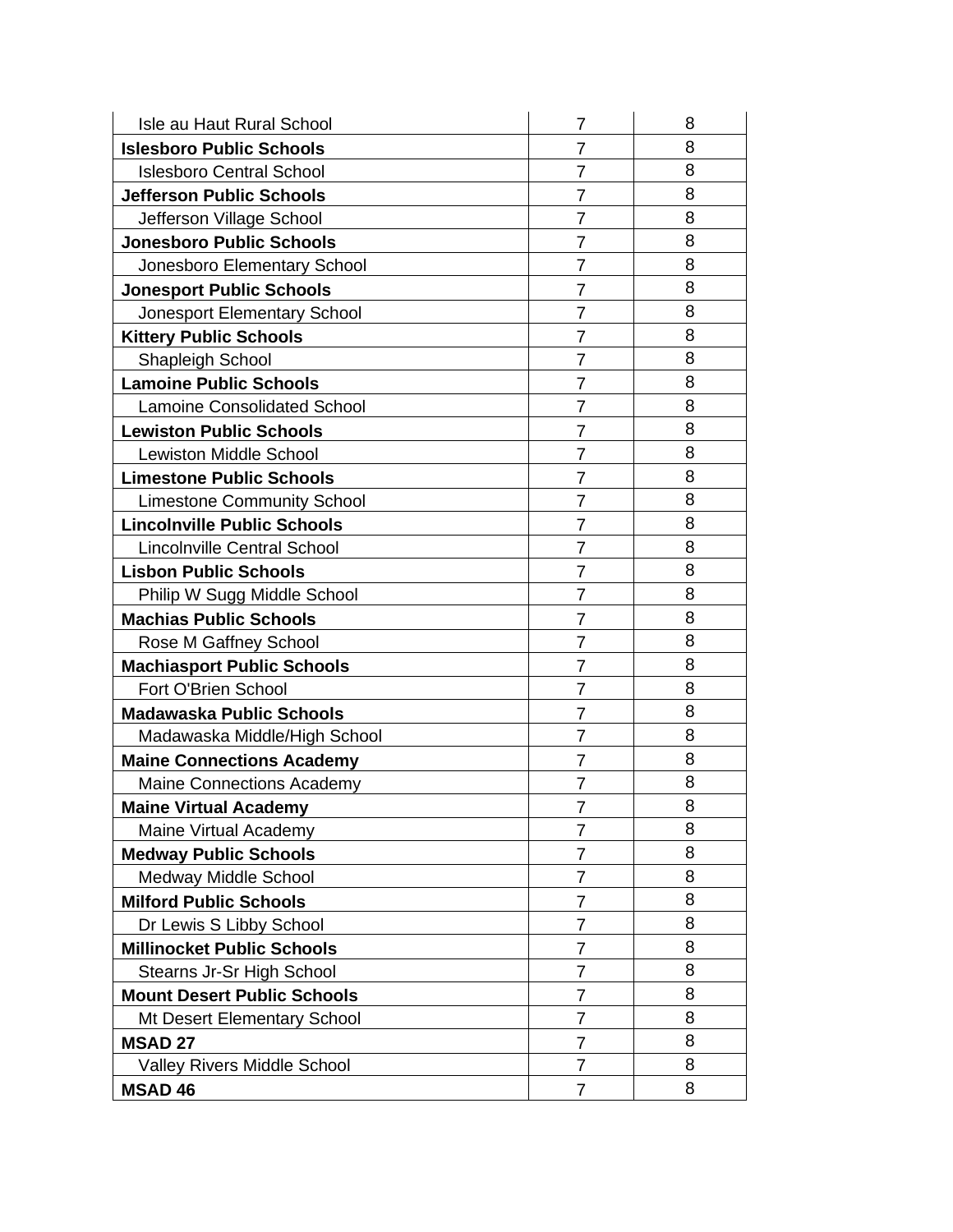| <b>Ridge View Community School</b>    | 7              | 8 |
|---------------------------------------|----------------|---|
| <b>MSAD76</b>                         | $\overline{7}$ | 8 |
| <b>Swans Island Elementary School</b> | $\overline{7}$ | 8 |
| <b>Nobleboro Public Schools</b>       | 7              | 8 |
| <b>Nobleboro Central School</b>       | $\overline{7}$ | 8 |
| <b>North Yarmouth Academy</b>         | 7              | 8 |
| North Yarmouth Academy                | $\overline{7}$ | 8 |
| <b>Northport Public Schools</b>       | $\overline{7}$ | 8 |
| <b>Edna Drinkwater School</b>         | $\overline{7}$ | 8 |
| <b>Orrington Public Schools</b>       | 7              | 8 |
| <b>Center Drive School</b>            | $\overline{7}$ | 8 |
| <b>Otis Public Schools</b>            | 7              | 8 |
| <b>Beech Hill School</b>              | 7              | 8 |
| <b>Pembroke Public Schools</b>        | 7              | 8 |
| <b>Pembroke Elementary School</b>     | 7              | 8 |
| <b>Penobscot Public Schools</b>       | 7              | 8 |
| <b>Penobscot Elementary School</b>    | $\overline{7}$ | 8 |
| <b>Perry Public Schools</b>           | $\overline{7}$ | 8 |
| <b>Perry Elementary School</b>        | $\overline{7}$ | 8 |
| <b>Pleasant Point</b>                 | $\overline{7}$ | 8 |
| <b>Beatrice Rafferty School</b>       | $\overline{7}$ | 8 |
| <b>Portland Public Schools</b>        | $\overline{7}$ | 8 |
| King Middle School                    | $\overline{7}$ | 8 |
| Lincoln Middle School                 | $\overline{7}$ | 8 |
| Lyman Moore Middle School             | $\overline{7}$ | 8 |
| <b>Princeton Public Schools</b>       | $\overline{7}$ | 8 |
| <b>Princeton Elementary School</b>    | $\overline{7}$ | 8 |
| RSU 01 - LKRSU                        | $\overline{7}$ | 8 |
| <b>Bath Middle School</b>             | $\overline{7}$ | 8 |
| <b>Woolwich Central School</b>        | 7              | 8 |
| <b>RSU 02</b>                         | 7              | 8 |
| Hall-Dale Middle and High School      | 7              | 8 |
| <b>Monmouth Memorial School</b>       | $\overline{7}$ | 8 |
| <b>Richmond Middle School</b>         | 7              | 8 |
| <b>RSU 03/MSAD 03</b>                 | 7              | 8 |
| Mt View Middle School                 | 7              | 8 |
| <b>RSU 04</b>                         | 7              | 8 |
| Oak Hill Middle School                | 7              | 8 |
| <b>RSU 05</b>                         | 7              | 8 |
| <b>Durham Community School</b>        | $\overline{7}$ | 8 |
| <b>Freeport Middle School</b>         | $\overline{7}$ | 8 |
| RSU 06/MSAD 06                        | $\overline{7}$ | 8 |
| Bonny Eagle Middle School             | $\overline{7}$ | 8 |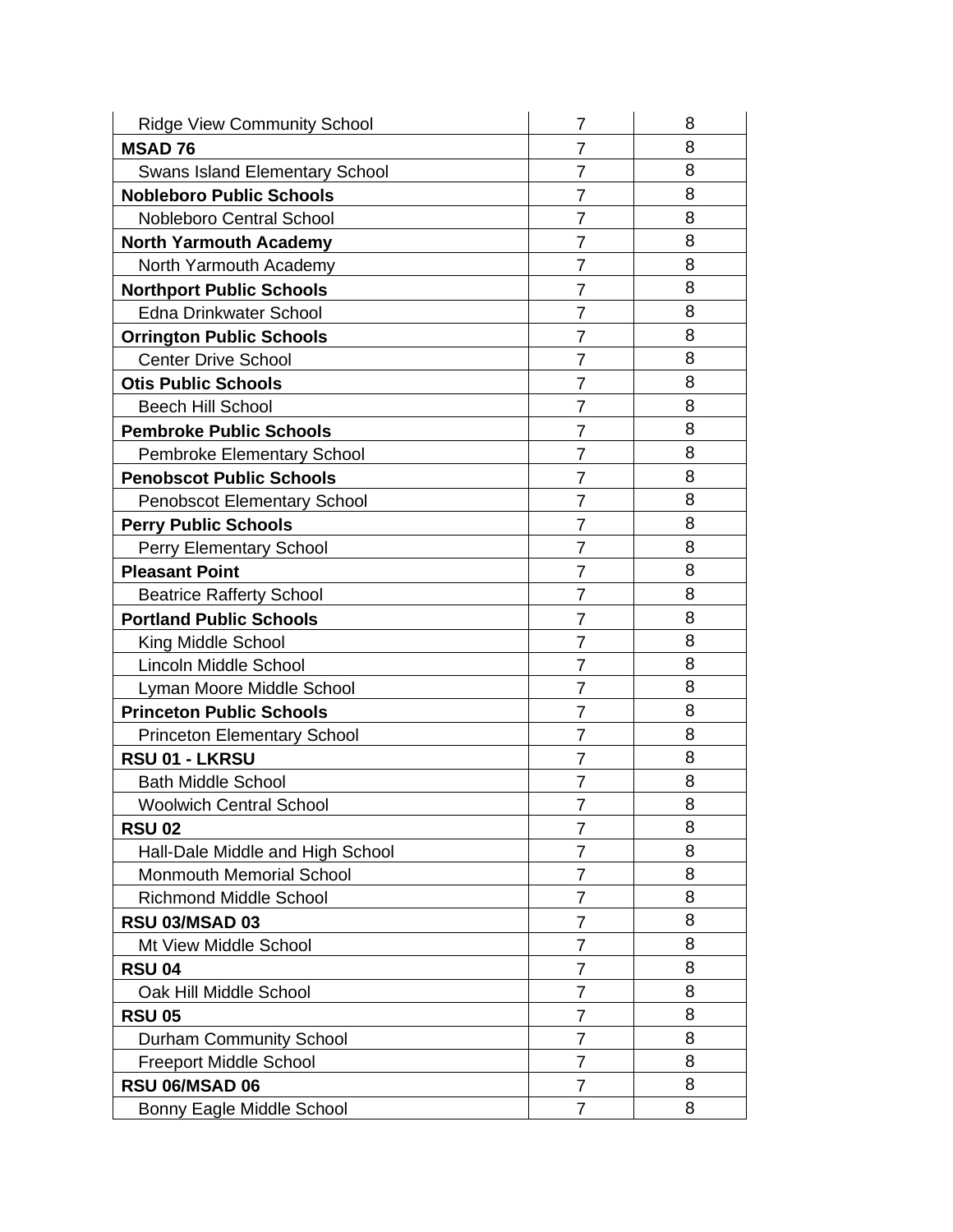| RSU 07/MSAD 07                           | 7              | 8 |
|------------------------------------------|----------------|---|
| <b>North Haven Community School</b>      | $\overline{7}$ | 8 |
| RSU 08/MSAD 08                           | $\overline{7}$ | 8 |
| Vinalhaven School                        | $\overline{7}$ | 8 |
| <b>RSU 09</b>                            | $\overline{7}$ | 8 |
| Mt Blue Middle School                    | 7              | 8 |
| <b>RSU 10</b>                            | $\overline{7}$ | 8 |
| <b>Buckfield Jr-Sr High School</b>       | $\overline{7}$ | 8 |
| Mountain Valley Middle School            | $\overline{7}$ | 8 |
| <b>RSU 11/MSAD 11</b>                    | $\overline{7}$ | 8 |
| <b>Gardiner Regional Middle School</b>   | $\overline{7}$ | 8 |
| <b>RSU 12</b>                            | 7              | 8 |
| <b>Chelsea Elementary School</b>         | $\overline{7}$ | 8 |
| <b>Palermo Consolidated School</b>       | $\overline{7}$ | 8 |
| <b>Whitefield Elementary School</b>      | $\overline{7}$ | 8 |
| <b>Windsor Elementary School</b>         | $\overline{7}$ | 8 |
| <b>RSU 13</b>                            | $\overline{7}$ | 8 |
| Oceanside Middle School                  | $\overline{7}$ | 8 |
| <b>RSU 14</b>                            | $\overline{7}$ | 8 |
| Jordan-Small Middle School               | $\overline{7}$ | 8 |
| Windham Middle School                    | $\overline{7}$ | 8 |
| <b>RSU 15/MSAD 15</b>                    | $\overline{7}$ | 8 |
| <b>Gray-New Gloucester Middle School</b> | $\overline{7}$ | 8 |
| <b>RSU 16</b>                            | 7              | 8 |
| <b>Bruce M Whittier Middle School</b>    | $\overline{7}$ | 8 |
| <b>RSU 17/MSAD 17</b>                    | $\overline{7}$ | 8 |
| <b>Oxford Hills Middle School</b>        | 7              | 8 |
| <b>RSU 18</b>                            | $\overline{7}$ | 8 |
| China Middle School                      | $\overline{7}$ | 8 |
| Messalonskee Middle School               | 7              | 8 |
| <b>RSU 19</b>                            | $\overline{7}$ | 8 |
| Nokomis Regional Middle School           | 7              | 8 |
| <b>RSU 20</b>                            | 7              | 8 |
| <b>Searsport District Middle School</b>  | 7              | 8 |
| <b>RSU 21</b>                            | 7              | 8 |
| Middle School of the Kennebunks          | 7              | 8 |
| <b>RSU 22</b>                            | 7              | 8 |
| <b>Reeds Brook Middle School</b>         | 7              | 8 |
| Samuel L Wagner Middle School            | 7              | 8 |
| <b>RSU 23</b>                            | 7              | 8 |
| <b>Loranger Memorial School</b>          | 7              | 8 |
| <b>RSU 24</b>                            | 7              | 8 |
| Cave Hill School                         | 7              | 8 |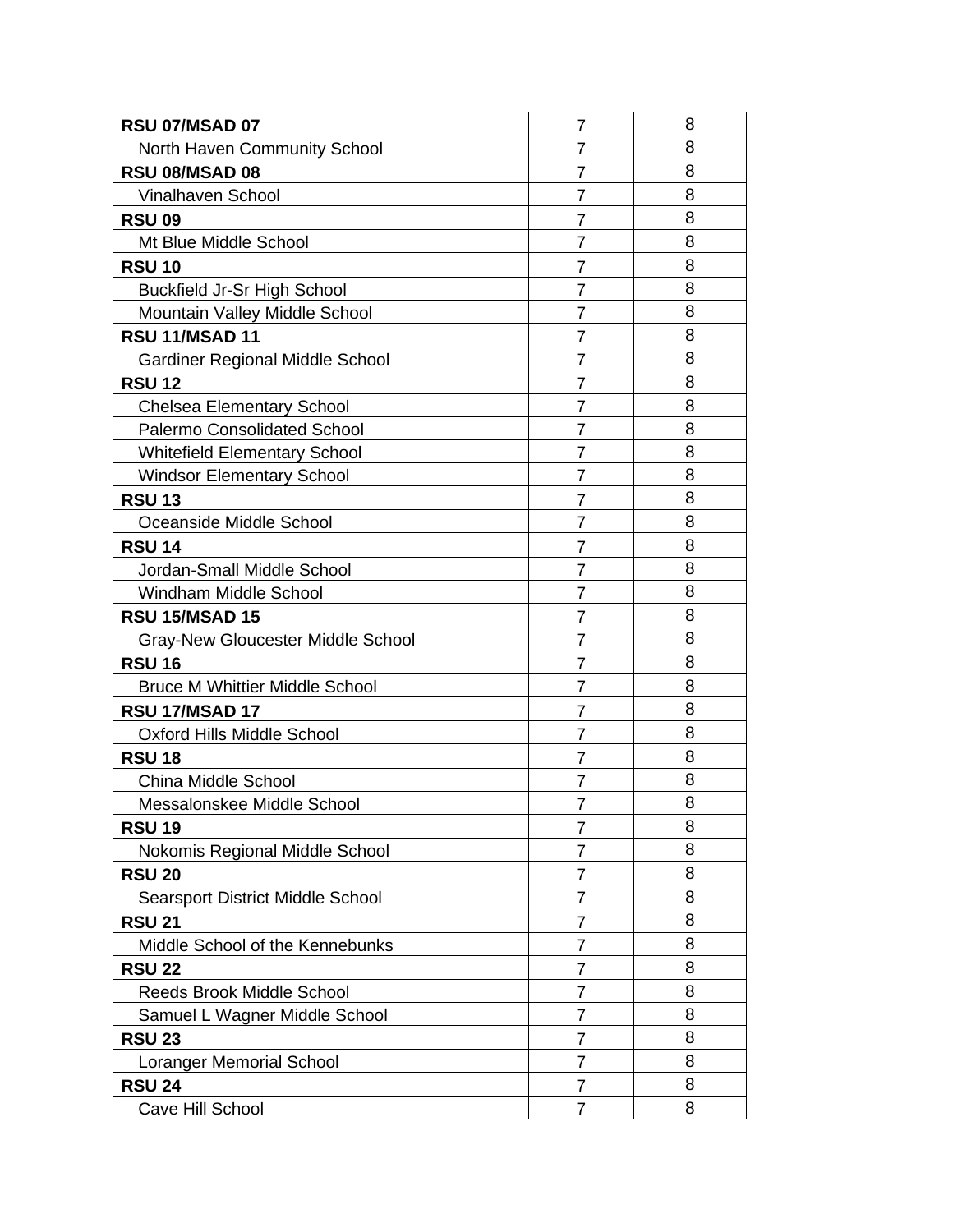| <b>Ella Lewis School</b>                  | 7              | 8 |
|-------------------------------------------|----------------|---|
| <b>Mountain View School</b>               | 7              | 8 |
| Peninsula School                          | 7              | 8 |
| <b>RSU 25</b>                             | $\overline{7}$ | 8 |
| <b>Bucksport Middle School</b>            | 7              | 8 |
| <b>RSU 26</b>                             | 7              | 8 |
| Orono Middle School                       | $\overline{7}$ | 8 |
| <b>RSU 28/MSAD 28</b>                     | 7              | 8 |
| Camden-Rockport Middle School             | $\overline{7}$ | 8 |
| <b>RSU 29/MSAD 29</b>                     | $\overline{7}$ | 8 |
| Houlton Junior High School                | $\overline{7}$ | 8 |
| <b>RSU 30/MSAD 30</b>                     | 7              | 8 |
| Mt Jefferson Jr High School               | $\overline{7}$ | 8 |
| RSU 31/MSAD 31                            | $\overline{7}$ | 8 |
| <b>Hichborn Middle School</b>             | $\overline{7}$ | 8 |
| <b>RSU 32/MSAD 32</b>                     | $\overline{7}$ | 8 |
| <b>Ashland District School</b>            | $\overline{7}$ | 8 |
| <b>RSU 33/MSAD 33</b>                     | 7              | 8 |
| Wisdom Middle High School                 | $\overline{7}$ | 8 |
| <b>RSU 34</b>                             | $\overline{7}$ | 8 |
| <b>Leonard Middle School</b>              | $\overline{7}$ | 8 |
| <b>RSU 35/MSAD 35</b>                     | 7              | 8 |
| Marshwood Middle School                   | $\overline{7}$ | 8 |
| <b>RSU 37/MSAD 37</b>                     | 7              | 8 |
| Narraguagus High School                   | $\overline{7}$ | 8 |
| <b>RSU 38</b>                             | 7              | 8 |
| <b>Maranacook Community Middle School</b> | 7              | 8 |
| <b>RSU 39</b>                             | 7              | 8 |
| <b>Caribou Community School</b>           | $\overline{7}$ | 8 |
| RSU 40/MSAD 40                            | 7              | 8 |
| <b>Medomak Middle School</b>              | $\overline{7}$ | 8 |
| <b>RSU 41/MSAD 41</b>                     | 7              | 8 |
| Penquis Valley Middle/High School         | 7              | 8 |
| <b>RSU 42/MSAD 42</b>                     | 7              | 8 |
| Central Aroostook Jr-Sr H S               | 7              | 8 |
| RSU 44/MSAD 44                            | 7              | 8 |
| <b>Telstar Middle School</b>              | 7              | 8 |
| <b>RSU 45/MSAD 45</b>                     | $\overline{7}$ | 8 |
| <b>Washburn District Elem School</b>      | 7              | 8 |
| <b>RSU 49/MSAD 49</b>                     | $\overline{7}$ | 8 |
| Lawrence Jr High School                   | 7              | 8 |
| <b>RSU 50</b>                             | 7              | 8 |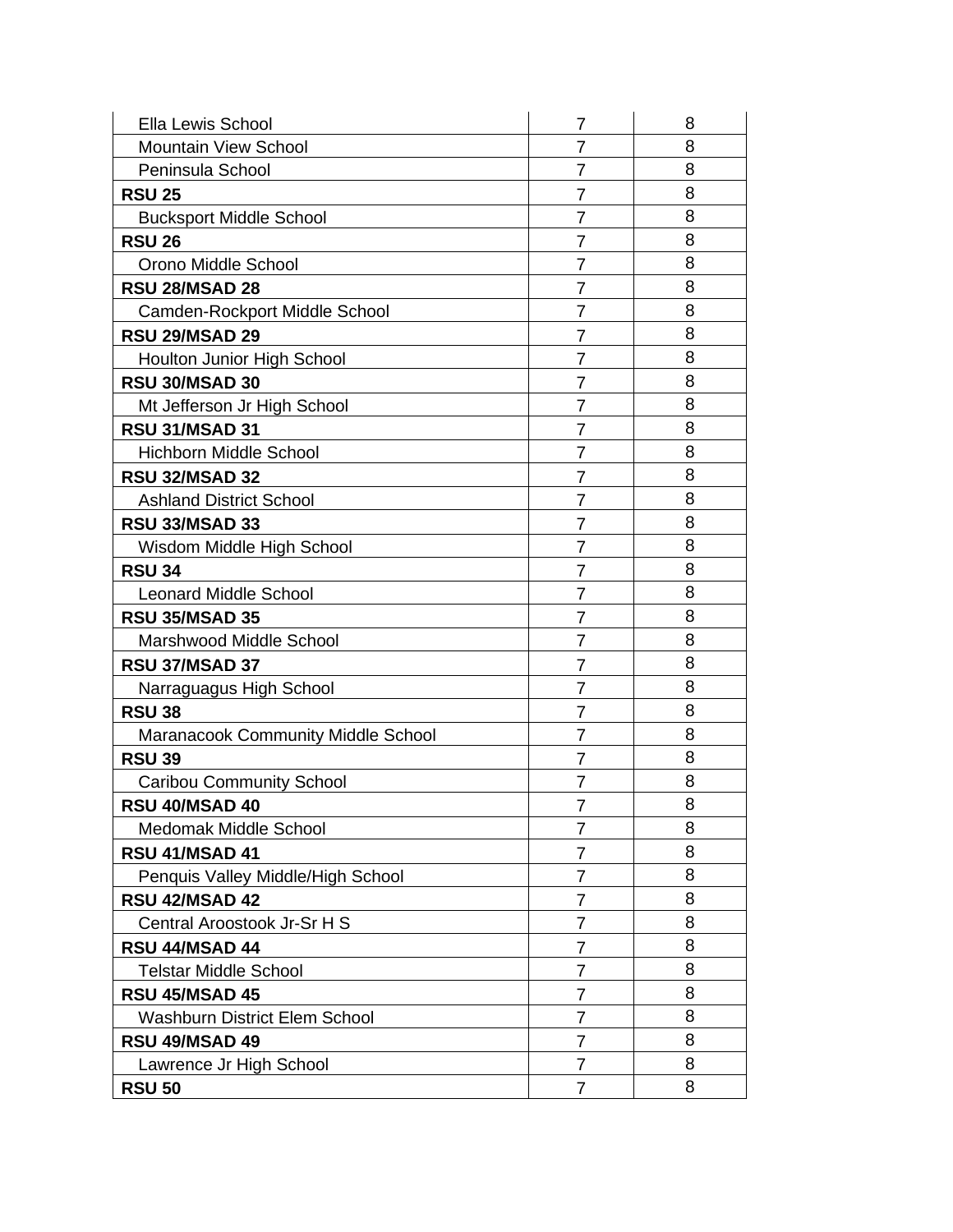| So Aroostook School                | 7              | 8 |
|------------------------------------|----------------|---|
| <b>RSU 51/MSAD 51</b>              | 7              | 8 |
| <b>Greely Middle School</b>        | $\overline{7}$ | 8 |
| <b>RSU 52/MSAD 52</b>              | $\overline{7}$ | 8 |
| <b>Tripp Middle School</b>         | $\overline{7}$ | 8 |
| <b>RSU 53/MSAD 53</b>              | 7              | 8 |
| <b>Warsaw Middle School</b>        | $\overline{7}$ | 8 |
| <b>RSU 54/MSAD 54</b>              | 7              | 8 |
| Skowhegan Area Middle School       | $\overline{7}$ | 8 |
| <b>RSU 55/MSAD 55</b>              | 7              | 8 |
| Sacopee Valley Middle School       | $\overline{7}$ | 8 |
| <b>RSU 56</b>                      | 7              | 8 |
| T W Kelly Dirigo Middle School     | $\overline{7}$ | 8 |
| <b>RSU 57/MSAD 57</b>              | 7              | 8 |
| Massabesic Middle School           | 7              | 8 |
| <b>RSU 58/MSAD 58</b>              | 7              | 8 |
| <b>Kingfield Elementary School</b> | $\overline{7}$ | 8 |
| <b>Phillips Elementary School</b>  | 7              | 8 |
| <b>Strong Elementary School</b>    | $\overline{7}$ | 8 |
| <b>RSU 59/MSAD 59</b>              | 7              | 8 |
| Madison Junior High School         | 7              | 8 |
| RSU 60/MSAD 60                     | 7              | 8 |
| Noble Middle School                | $\overline{7}$ | 8 |
| RSU 61/MSAD 61                     | 7              | 8 |
| Lake Region Middle School          | $\overline{7}$ | 8 |
| <b>RSU 63/MSAD 63</b>              | 7              | 8 |
| <b>Holbrook School</b>             | 7              | 8 |
| RSU 64/MSAD 64                     | $\overline{7}$ | 8 |
| <b>Central Middle School</b>       | 7              | 8 |
| <b>RSU 67</b>                      | 7              | 8 |
| Mattanawcook Jr High School        | 7              | 8 |
| <b>RSU 68/MSAD 68</b>              | $\overline{7}$ | 8 |
| Se Do Mo Cha Middle School         | 7              | 8 |
| RSU 70/MSAD 70                     | 7              | 8 |
| Hodgdon Middle/High School         | 7              | 8 |
| <b>RSU 71</b>                      | 7              | 8 |
| <b>Troy A Howard Middle School</b> | $\overline{7}$ | 8 |
| RSU 72/MSAD 72                     | 7              | 8 |
| Molly Ockett School                | 7              | 8 |
| <b>RSU 73</b>                      | 7              | 8 |
| Spruce Mountain Middle School      | 7              | 8 |
| RSU 74/MSAD 74                     | $\overline{7}$ | 8 |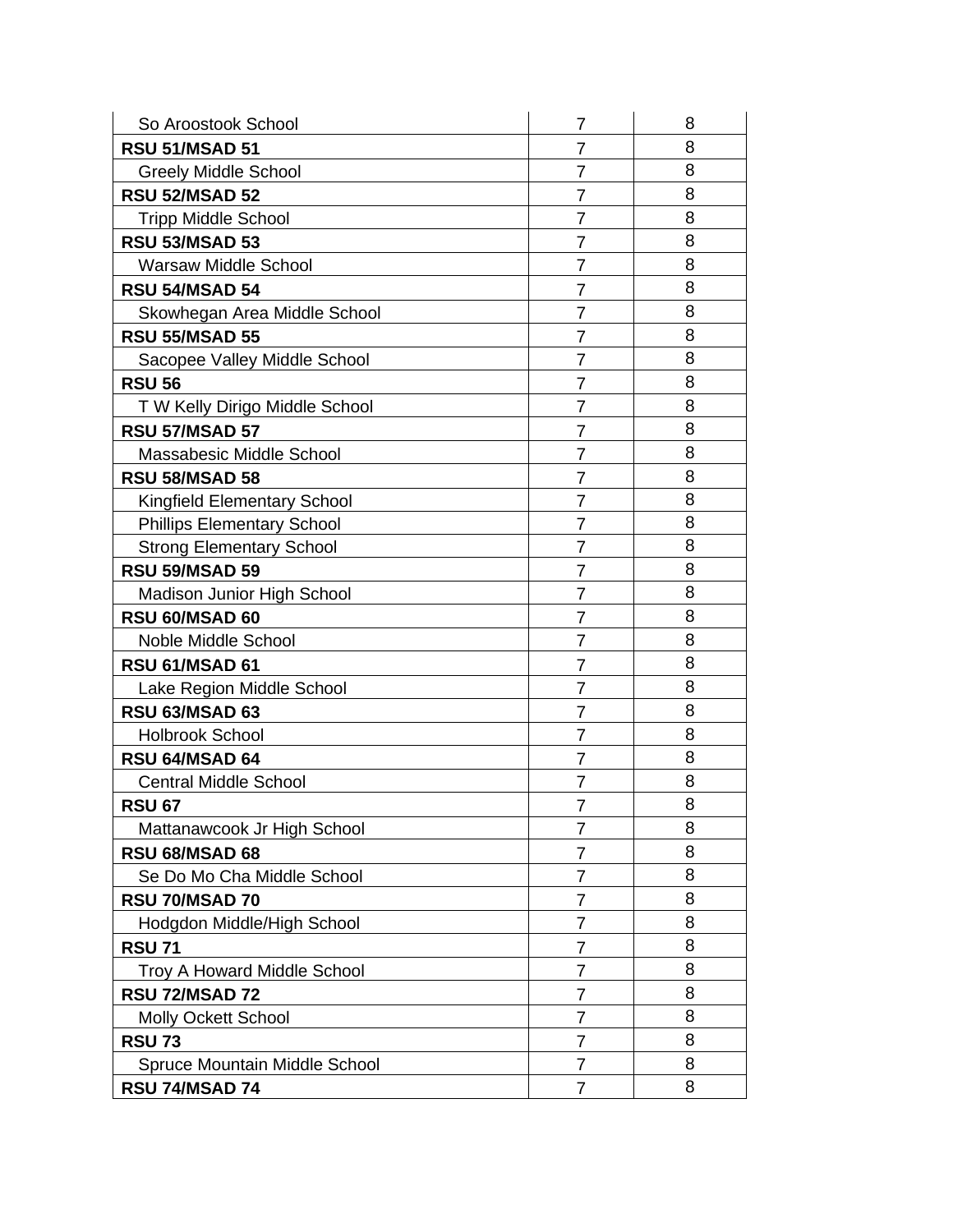| <b>Carrabec Community School</b>                   | 7              | 8 |
|----------------------------------------------------|----------------|---|
| <b>RSU 75/MSAD 75</b>                              | 7              | 8 |
| Mt Ararat Middle School                            | $\overline{7}$ | 8 |
| <b>RSU 78</b>                                      | $\overline{7}$ | 8 |
| Rangeley Lakes Regional School                     | $\overline{7}$ | 8 |
| <b>RSU 79/MSAD 01</b>                              | 7              | 8 |
| Presque Isle Middle School                         | $\overline{7}$ | 8 |
| <b>RSU 80/MSAD 04</b>                              | 7              | 8 |
| <b>Piscataquis Community Secondary School</b>      | $\overline{7}$ | 8 |
| <b>RSU 82/MSAD 12</b>                              | 7              | 8 |
| <b>Forest Hills Consolidated School</b>            | $\overline{7}$ | 8 |
| <b>RSU 83/MSAD 13</b>                              | $\overline{7}$ | 8 |
| Upper Kennebec Valley Middle/Senior High<br>School | 7              | 8 |
| <b>RSU 84/MSAD 14</b>                              | $\overline{7}$ | 8 |
| <b>East Grand School</b>                           | $\overline{7}$ | 8 |
| <b>RSU 85/MSAD 19</b>                              | $\overline{7}$ | 8 |
| <b>Lubec Consolidated School</b>                   | $\overline{7}$ | 8 |
| RSU 86/MSAD 20                                     | 7              | 8 |
| Fort Fairfield Middle/High School                  | $\overline{7}$ | 8 |
| <b>RSU 87/MSAD 23</b>                              | 7              | 8 |
| <b>Caravel Middle School</b>                       | $\overline{7}$ | 8 |
| <b>RSU 88/MSAD 24</b>                              | 7              | 8 |
| Van Buren Elementary School                        | 7              | 8 |
| <b>RSU 89</b>                                      | 7              | 8 |
| Katahdin Middle/High School                        | $\overline{7}$ | 8 |
| <b>Saco Public Schools</b>                         | 7              | 8 |
| Saco Middle School                                 | 7              | 8 |
| <b>Sanford Public Schools</b>                      | 7              | 8 |
| <b>Sanford Middle School</b>                       | $\overline{7}$ | 8 |
| <b>Scarborough Public Schools</b>                  | 7              | 8 |
| Scarborough Middle School                          | 7              | 8 |
| <b>Sedgwick Public Schools</b>                     | 7              | 8 |
| <b>Sedgwick Elementary School</b>                  | $\overline{7}$ | 8 |
| <b>South Bristol Public Schools</b>                | $\overline{7}$ | 8 |
| South Bristol Elementary School                    | 7              | 8 |
| <b>South Portland Public Schools</b>               | $\overline{7}$ | 8 |
| Daniel F. Mahoney Middle School                    | $\overline{7}$ | 8 |
| <b>Memorial Middle School</b>                      | $\overline{7}$ | 8 |
| <b>Southwest Harbor Public Schools</b>             | 7              | 8 |
| <b>Pemetic Elementary School</b>                   | $\overline{7}$ | 8 |
| <b>St George Public Schools</b>                    | 7              | 8 |
| St George School                                   | $\overline{7}$ | 8 |